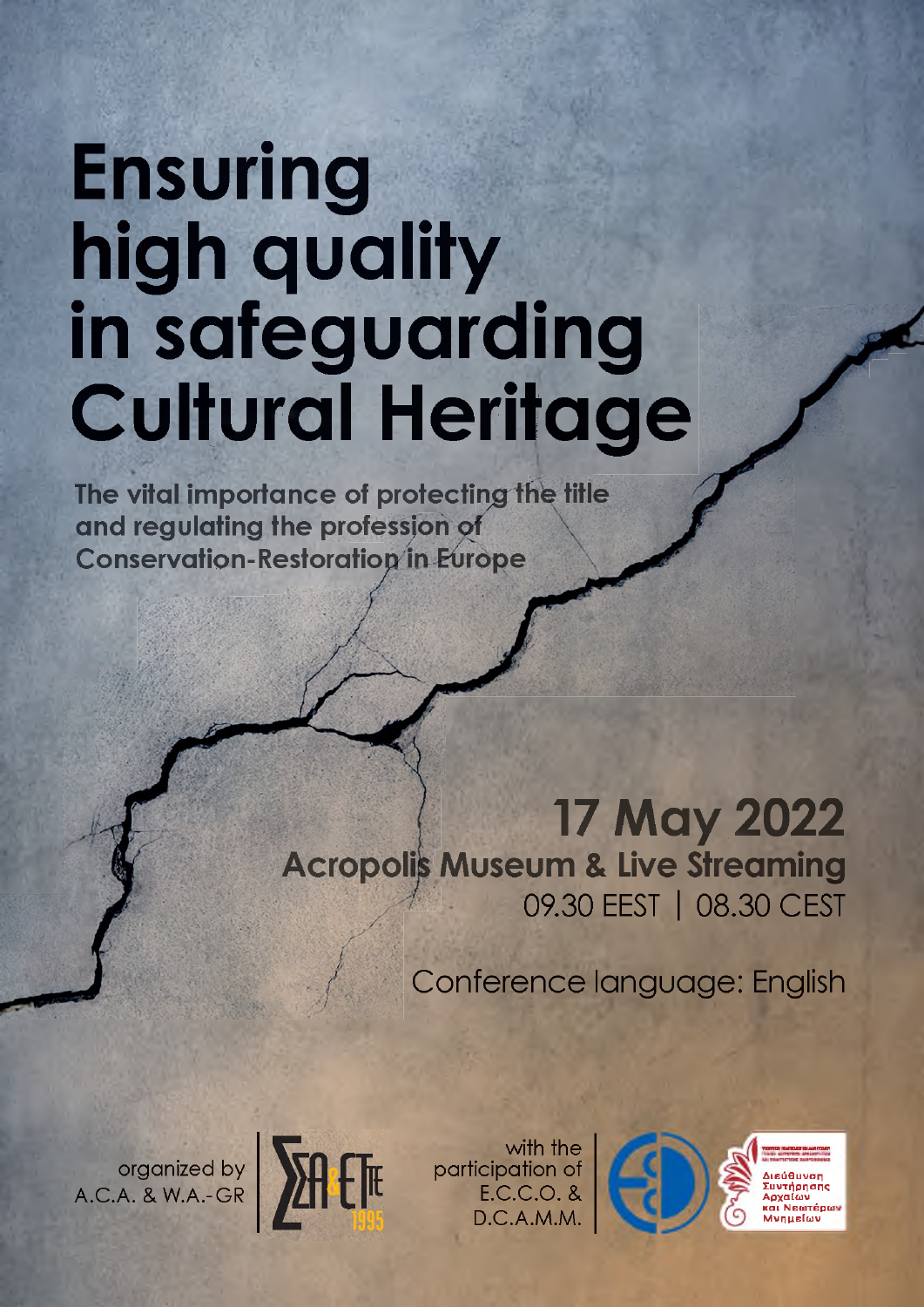# **Overview**

On the occasion of the presence of the European Confederation of Conservator-Restorers' Organisations (E.C.C.O.) in Athens, we are pleased to announce the 1st European one-day conference on the protection of the Conservation-Restoration (CR) profession entitled **"Ensuring high quality in safeguarding Cultural Heritage - The vital importance of protecting the title and regulating the profession of Conservation-Restoration in Europe"**. The conference is organized by the Association of Conservators-Restorers of Antiquities and Works of Art - Greece (ACAWA-GR) with the participation of the Directorate of Conservation Restoration of the Hellenic Ministry of Culture & Sports and E.C.C.O..

The aim is to present the legal framework in different European countries, which are also members of E.C.C.O., for the protection of the title and the regulation of the CR profession. The main goal of the conference is to present different existing legislations and regulations at national level in order to identify the minimum requirements for the protection of the title and the profession at European level. Moreover, emphasis will be placed on identifying potential areas of improvement.

# Organising Committee

**Zoi Sakki** President, ACAWA-Gr

**Amalia Siatou** Greek Delegate of E.C.C.O.

**Eftymia Moraitou** Member, ACAWA-Gr

**Eleni Lagouda** Member, ACAWA-Gr

**Michael Koufopoulos** Treasurer, ACAWA-Gr

**Kanelli Kolyvodiakou**

Vice-President, ACAWA-Gr

**Kalliopi Oreianou** Committee Member, ACAWA-Gr

**Dimitris Goulas** Committee Member, ACAWA-Gr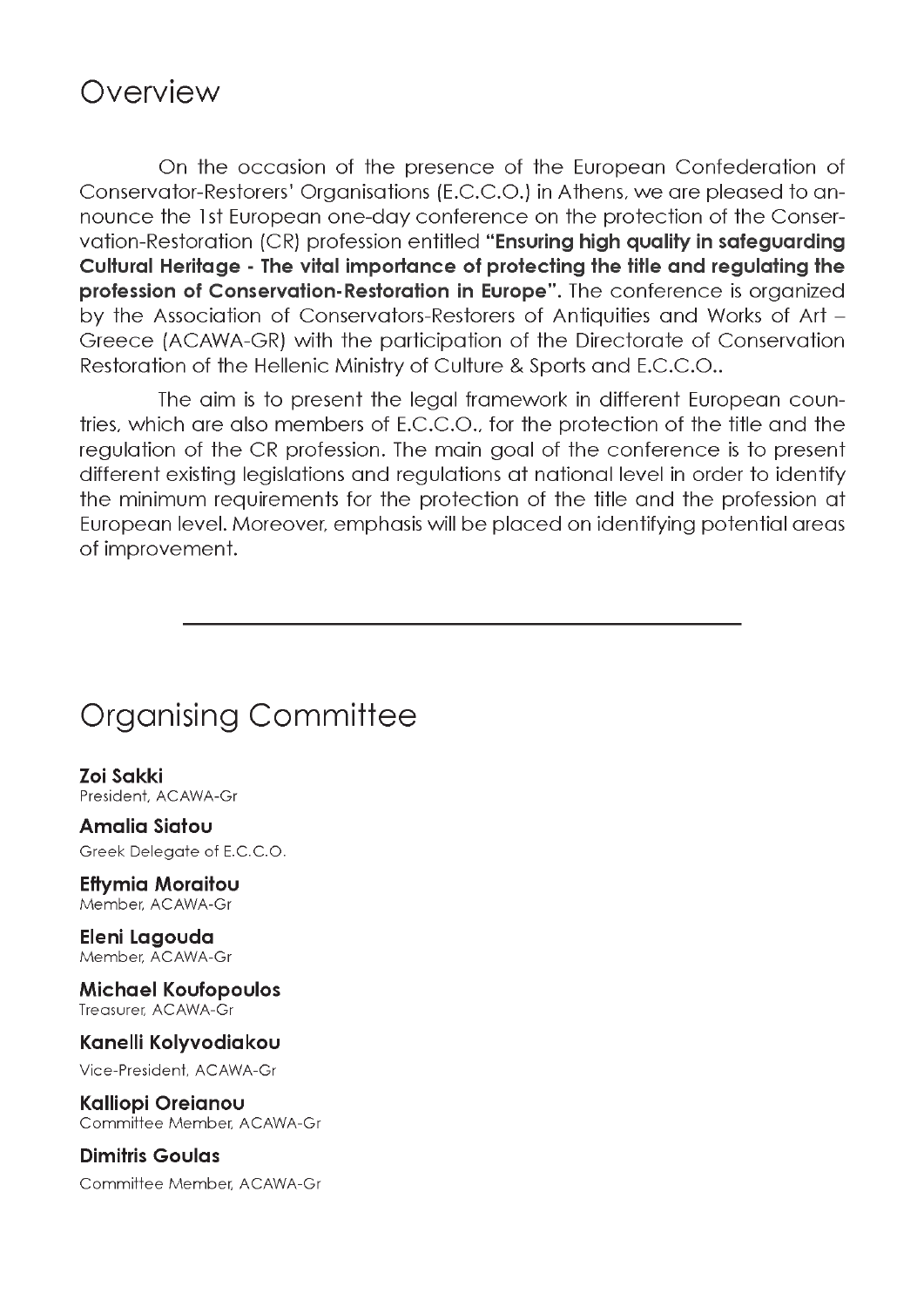# Conference Programme

| 9:00-9:30   | Registrations                                                                                                                                                     |                                         |
|-------------|-------------------------------------------------------------------------------------------------------------------------------------------------------------------|-----------------------------------------|
| 9:30-10:00  | Officials-Welcome                                                                                                                                                 |                                         |
| 10:00-10:20 | Summary of E.C.C.O. Presidents' Meeting                                                                                                                           | ECCO Committee Representative           |
| 10:20-10:40 | Covid-19 and ENCoRE activities                                                                                                                                    | ENCoRE, Wolfgang Baatz                  |
| 10:40-10:55 | Conservation/Restoration Education and<br>Vocational training in Greece: an undefined<br>and awkward relationship                                                 | UNIWA, Greece,<br>Georgios Panagiaris   |
| 10:55-11:10 | Questions                                                                                                                                                         |                                         |
| 11:10-11:30 | Coffee Break                                                                                                                                                      |                                         |
| 11:30-11:55 | Sticking to rules, consolidating the profession.<br>An overview of the legal framework for the protection<br>of CH and the regulation of CR profession in Greece  | DCAMM, Greece<br>Maria Mertzani         |
| 11:55-12:10 | Issues and challenges in the existing legal<br>framework in Greece                                                                                                | ACAWA-GR, Greece<br>Zoi Sakki           |
| 12:10-12:30 | The Conservator-restorer as a Regulated<br>Profession History, Challenges and Opportunities<br>of Italy's Transition to a Regulated Professional<br>Sector        | ARI, Italy<br>Kristian Schneider        |
| 12:30-12:40 | Questions                                                                                                                                                         |                                         |
| 12:40-14:00 | Lunch Break                                                                                                                                                       |                                         |
| 14:00-14:20 | Diverse and dynamic Slovenia, towards the<br>necessary changes                                                                                                    | DRS, Slovenia<br>Martina Lesar Kikelli  |
| 14:20-14:40 | The Slovak Example — Chamber of Restorers                                                                                                                         | KR, Slovakia<br><b>Barbara Davidson</b> |
| 14:40-15:00 | MAPCo-Re: Mapping the Co-Re essence of the<br>profession                                                                                                          | MAPCo-Re, Malta<br>James Licardi        |
| 15:00-15:20 | On the way to the recognition of conservator's<br>skills and qualifications among cultural heritage<br>professionals: the creation of a protected title<br>by law | FCCR, France<br>Clementine Bollard      |
| 15:20-15:40 | Questions                                                                                                                                                         |                                         |
| 15:40-16:00 | Coffee Break                                                                                                                                                      |                                         |
| 16:00-17:30 | Round Table (with short introductions)                                                                                                                            |                                         |
|             | CHARTER, an opportunity for visibility and<br>recognition: The professional role and compe-<br>tences of the conservator-restorer in Europe                       | <b>ECCO</b> President<br>Elis Marçal    |
|             | Preserving cultural heritage: a common or a<br>public interest? Conflicting or converging<br>approaches in European rules and national laws                       | CNRS, France<br>Vincent Negri           |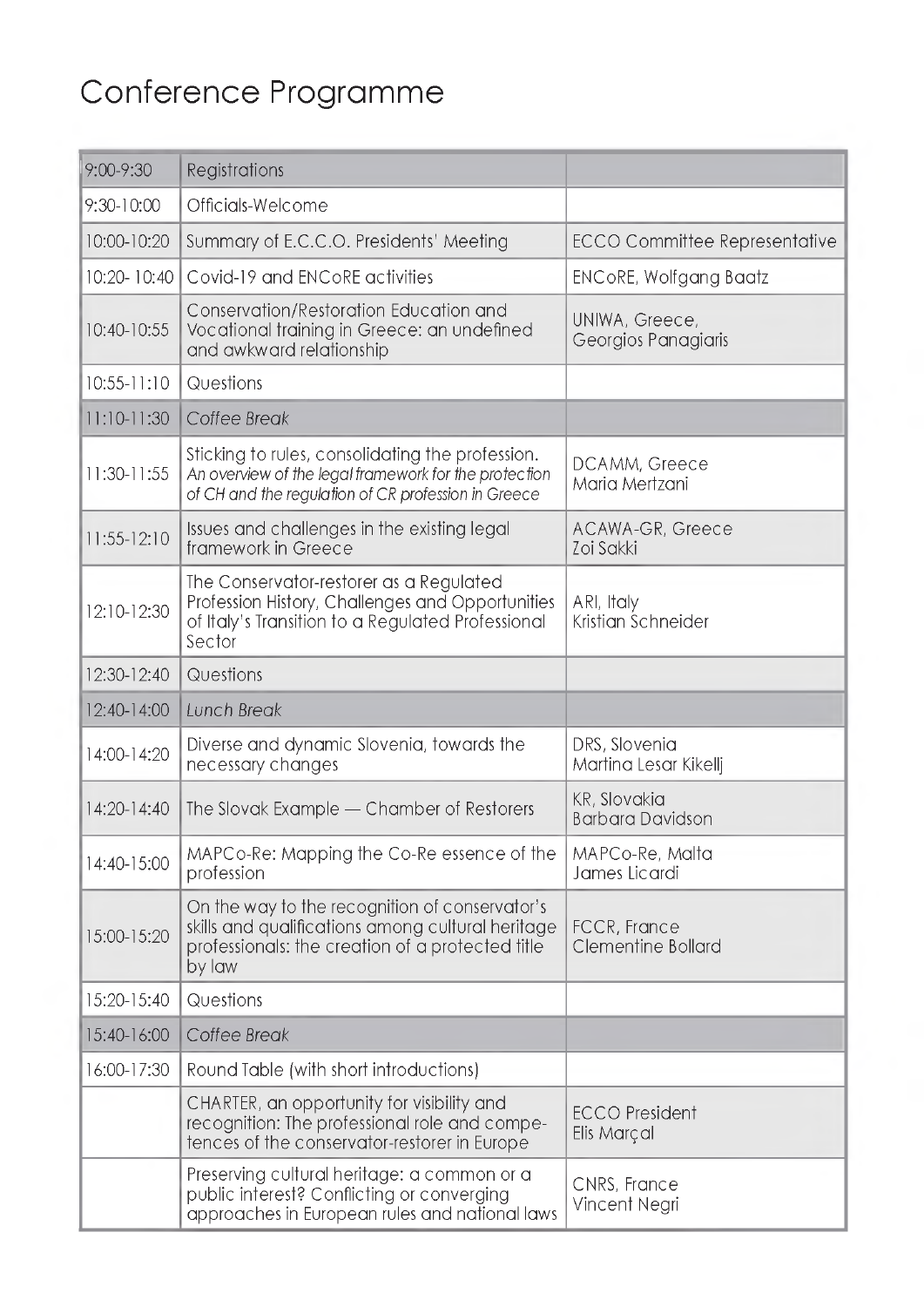# **Conservation/Restoration Education and Vocational training in Greece: an undefined and awkward relationship**

#### **GEORGIOS PANAGIARIS**

Professor and President at the Department of Conservation of Antiquities and Works of Art, University of West Attica, GR (UniWA)

#### Abstract:

The Department of Conservation of Antiquities & Works of Art was established in 1985 as a Department of the Technological Educational Institute (TEI) of Athens.

Since its establishment it has been and it is still, the only one existing Academic Institution educating Conservators of Antiquities & Works of Art, in Tertiary Education level in Greece. Since last years, it offers all the three academic levels degrees (Bachelor, Master, and Doctor of Philosophy) in Conservation of Cultural Heritage in Greece.

Up to 1985 the lack of such a field in tertiary education, affected the European profile of Greece (member of European Community since 1983) who claimed back the Parthenon marbles from British Museum!

The Department was placed by the Ministry of Education, under the auspices of a TEL which were "hybrid" institutions between vocational training and academic education, was imposed by the need the Department to be staffed by competent professionals (coming mainly from the Ministry of Culture) who had not have the necessary academic qualifications at the time.

Since then, the Department Conservation of Antiquities & Works of Art, has been staffed by competent academic staff, its curriculum was updated and by following the Technological Educational Institutes' progress, it is today an emblematic Department of the University of West Attica, and it is member of ENCoRE and a member of staff serves on its board.

The vocational training in our country was created in 1992 with the establishment of the Institutes of Vocational Training (IVT) due to the need for technicians training, according to the priorities policy of the European Union who financed this action.

The establishment of Institutes of Vocational Training (IVT) was created, in general, without an in-depth planning, regarding the specialisations or the relevant curricula. In any case, the Department of Conservation of Antiquities & Works of Art, has no involvement in the foundation, development, and operation of the Institutes of Vocational Training (IVT) in Greece!

Since its creation, the institutional framework of the Vocational Training Institutes, has been improved and undergone evaluation. Today, they belong to the post-secondary education level of the formal education, and they are either public or private. Studies in the Vocational Training Institutes last 4 semesters (theory and workshops), and one semester of internship. The trainees obtain level 5 of the EQF while the university studies last 8 semesters and graduates are assigned the level 6 of the EQF.

At the same time, in Greece, there is also conservation/restoration Vocational Training in the secondary education level (Lyceum). The high school graduates obtain level 4 of the EQF or the level 5 after completing one year on job training. Believe it or not, in the Conservation-Restoration field in Greece, there has never been a dialogue between the University level education and vocational training!

A number of these high school graduates can continue their studies at the University after succeeding in Panhellenic (national) exams, while graduates of the Institutes of Vocational Training have recently acquired the right to continue their studies at the University after succeeding in specific exams.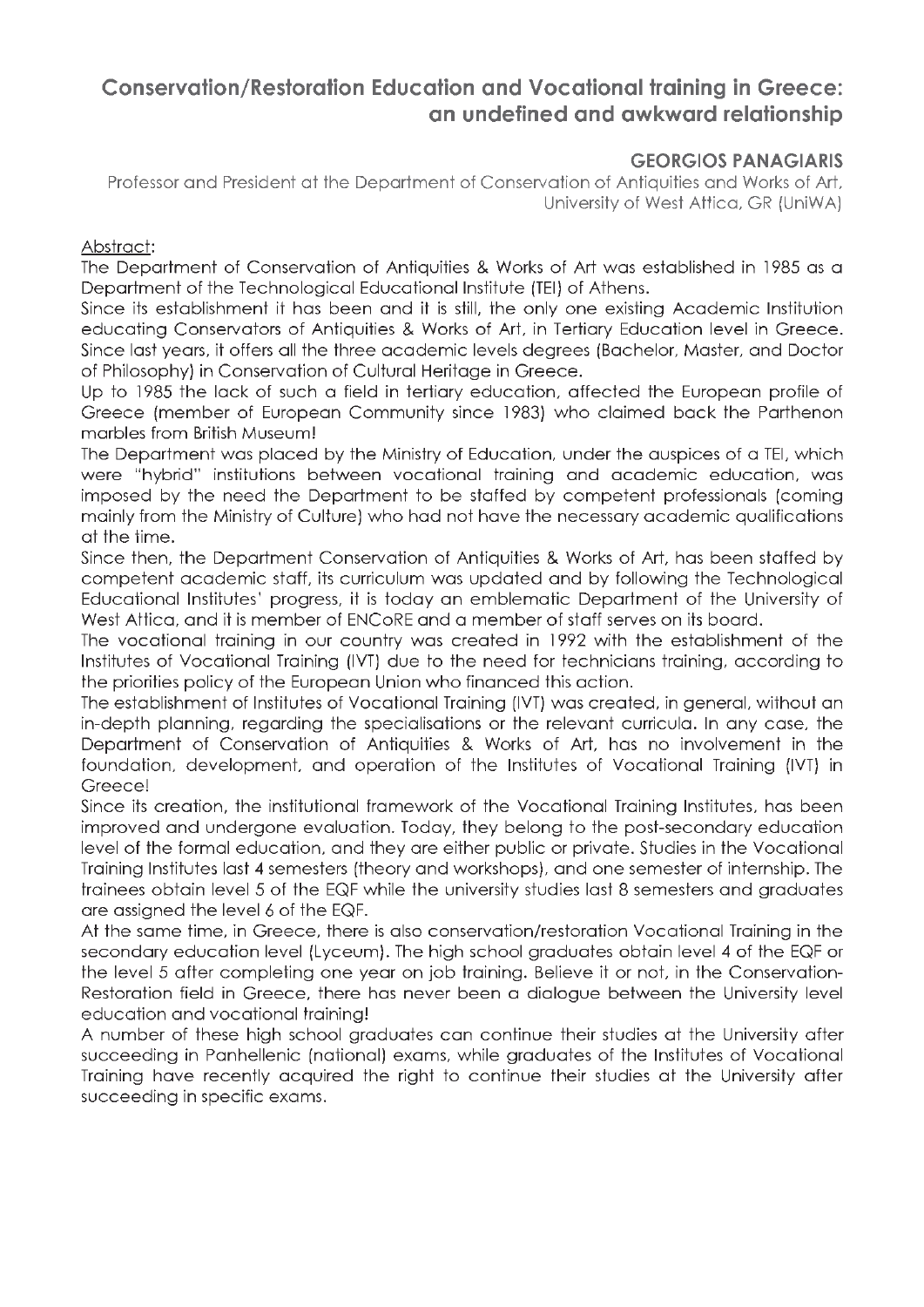The C/R Vocational Trainees meet the University graduates in the work field. The C/R Vocational Trainees are supervised by the University graduates.

#### Affiliation Short Description:

**The Department of Conservation of Antiquities and Works of Art** was established in 1985. under the Faculty of Fine Arts and Design, and marked a turning point in the field of Conservation in Greece. Its graduates have gained recognition and their profession is protected under Greek law. The programme of studies offers education in three fields: natural sciences, humanities, and technology sciences related to Conservation of Cultural Fleritage. Up to now, more than 1000 conservator-restorers have graduated, while an important amount of those have completed or continue postgraduate studies in Greece and abroad. A great number of them belong to the staff of the Hellenic Ministry of Culture, in permanent and contract positions.

The Dept, of Conservation collaborates with cultural organisations, public and private bodies, and local governments.

The Dept, offers two postgraduate courses, one in Conservation of Cultural Heritage and one in Museum Studies (in collaboration with the Faculty of History & Archaeology and the Faculty of Geology of the National & Kapodistrian University - Athens). It also offers Doctoral studies.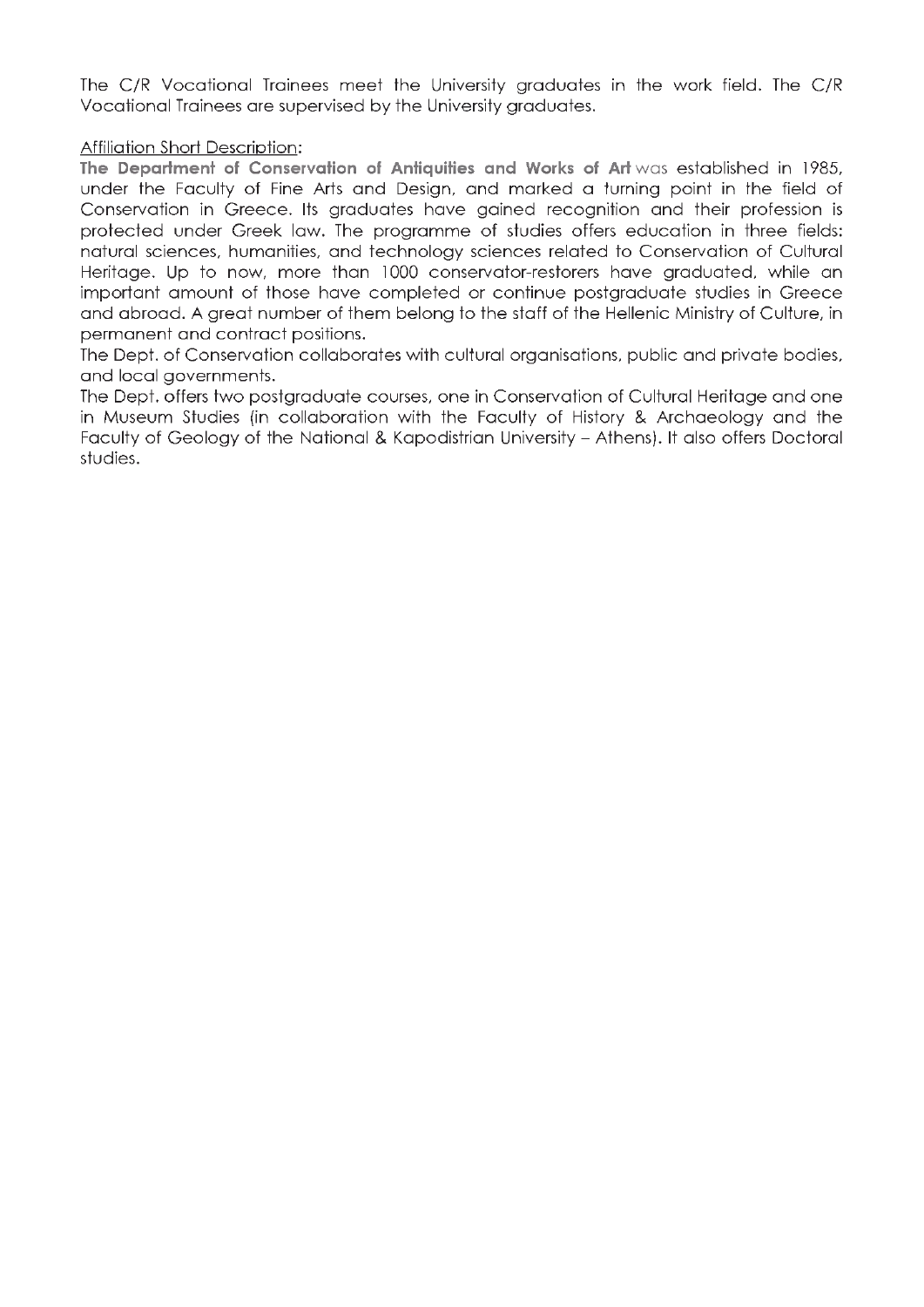# **Sticking to rules, consolidating the profession.** *An overview of the legal framework for the protection of CH and the regulation of CR profession in Greece*

#### **Maria Mertzani**

Head of Directorate of Conservation of Ancient and Modern Monuments, General Directorate of Antiquities and Cultural Heritage, Hellenic Ministry of Culture and Sports

#### Abstract:

The Greek State persistently and unfailing implies policies for the protection of cultural heritage as a public good. The seed was planted during the war of independence and continued being supported by a succession of laws progressively stronger and more inclusive. The establishment of the Ministry of Culture, as a robust, structured service of committed personnel and well defined procedures, guarantees policy implementation. The Directorate of Conservation of Ancient and Modern Monuments, established in 1977, is the central service for the conservation of movable cultural heritage as well as the architectural and decorative elements of immovable monuments. In close cooperation with professional, educational and research organizations, DCAMM works to promote scientific knowledge and to consolidate the CR profession in Greece.

The regulation of the CR profession begins in 1997 and falls under the responsibilities of the Directorate. In 2002 the law "On the Protection of Antiquities and Cultural Heritage in general" clearly refers to the license, as a requirement of CR freelancers in order to undertake interventions on monuments. The policy has been meticulously applied since and was revised in 2013. Although more than 1000 licenses have been issued, the actual number of active freelance conservators is much lower. Furthermore, the code of Ethics was issued in 2000, while the formation of the disciplinary body as well as a specific regulation for conservation laboratories are still pending. According to a research undertaken recently, it is generally accepted that although the regulation is a successful policy for the protection of monuments, it is in need of reform.

Having a strong legal framework and an organized authority is only one part of the protection equation. The other part is reality: the long and fierce financial crisis and strong professional competition. It is our common responsibility for action, in order to provide consistency in training, create equal opportunities for all, support newcomers and promote ethos.

#### Affiliation Short Description:

The Directorate of Conservation of Ancient and Modern Monuments (DCAMM) of the Hellenic Ministry of Culture and Sports is the central service for conservation of cultural heritage in Greece. DCAMM's mission is to develop national strategies and policies for the conservation and restoration of movable cultural heritage and of architectural and decorative elements of immovable monuments, to draw up conservation studies, technical reports and project proposals, to implement conservation works and to conduct research for best practices in conservation and restoration of cultural heritage.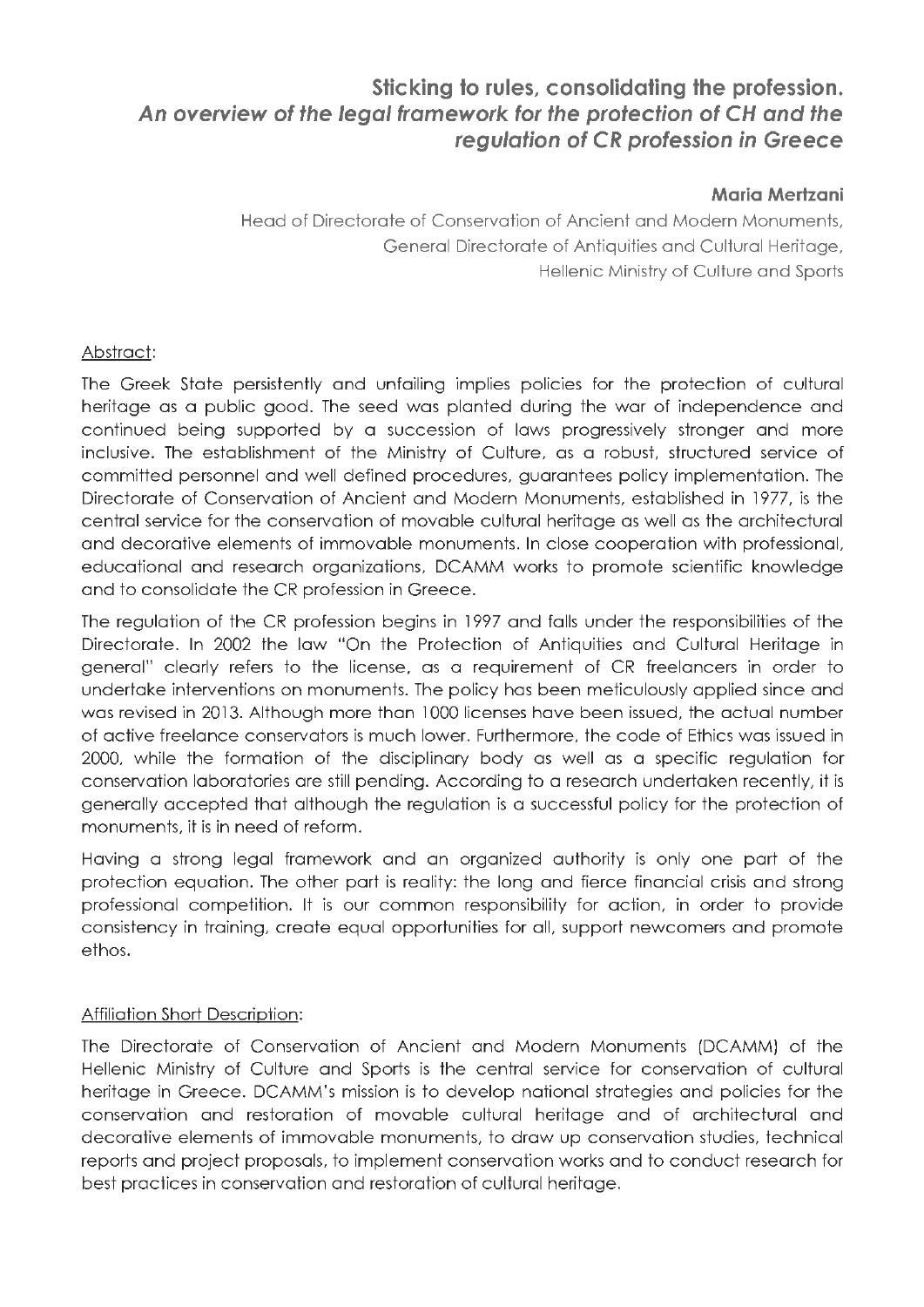# **Overview of the issues and challenges for the conservation-restoration profession in Greece**

**Zoi Sakki, Kanelli Kolyvodiakou, Michael Koufopoulos, Kalliopi Oreianou, Amalia Siatou, Dimitris Goulas** A.C.A.W.A.-Gr

#### Abstract:

Considering that conservation-restoration (CR) has been recognised as a profession for the past 25 years, it is still viewed as a new discipline and there is a constant need to communicate the importance of the work we do for the protection of the national Cultural Heritage (CH). There is still little public awareness for the profession and this has, as an indirect result, its disconsideration.

Conservators-Restorers (CRs) are responsible for safeguarding CH, for past and future generations, and the need for acquired competencies has been well documented over the years. In Greece, the professional CRs are the holders of an EQF-6 degree or higher ,however, the national educational system has created discriminations within this level that hinder their accessibility to the work market and professional development. Additionally, the existence of different educational levels is creating inconsistencies in the working environment.

The legislation for the regulation of the CR profession is well established in connection with the law for the protection of CH. Nevertheless, there are issues and challenges that need to be adjusted, revised and reformed. One of the most important limitations of the CH law is that it only protects objects/monuments prior to 1830, therefore not covering contemporary and modern monuments, allowing for interventions on the latter to be applied by non-CRs. Furthermore, parts of our CH that are not under the jurisdiction of the Ministry of Culture and belong to other state or private organizations, remain unprotected and unregulated considering their care and maintenance.

Part of the regulation of the profession is setting the rules and competences for the private sector by appointing a license to practice CR as a freelancer or contractor. The current version of the law is hindering the accessibility of younger professionals to enter the private sector thus limiting their professional development and requires reformation.

Although the legal framework that regulates the CR profession in Greece appears strict, it also includes ambiguities and generalities which result in creating significant inconsistencies. These legal, practical, ethical issues, A.C.A.W.A.-Gr is trying to resolve. Its mission remains the safeguarding of the profession and the promotion of public awareness on the protection of CH.

#### Affiliation Short Description:

The Association of Conservators of Antiquities and Works of Art-GR (A.C.A.W.A.-Gr) is the only association of Conservation-Restoration Professionals of tertiary level education in Greece, established in 1995. Its main scope stands in safeguarding the professional, educational and scientific status of Conservation-Restoration at a national level, as well as to ensure the legal and ethical rights of its members. The Association became a full member of E.C.C.O. in 2017.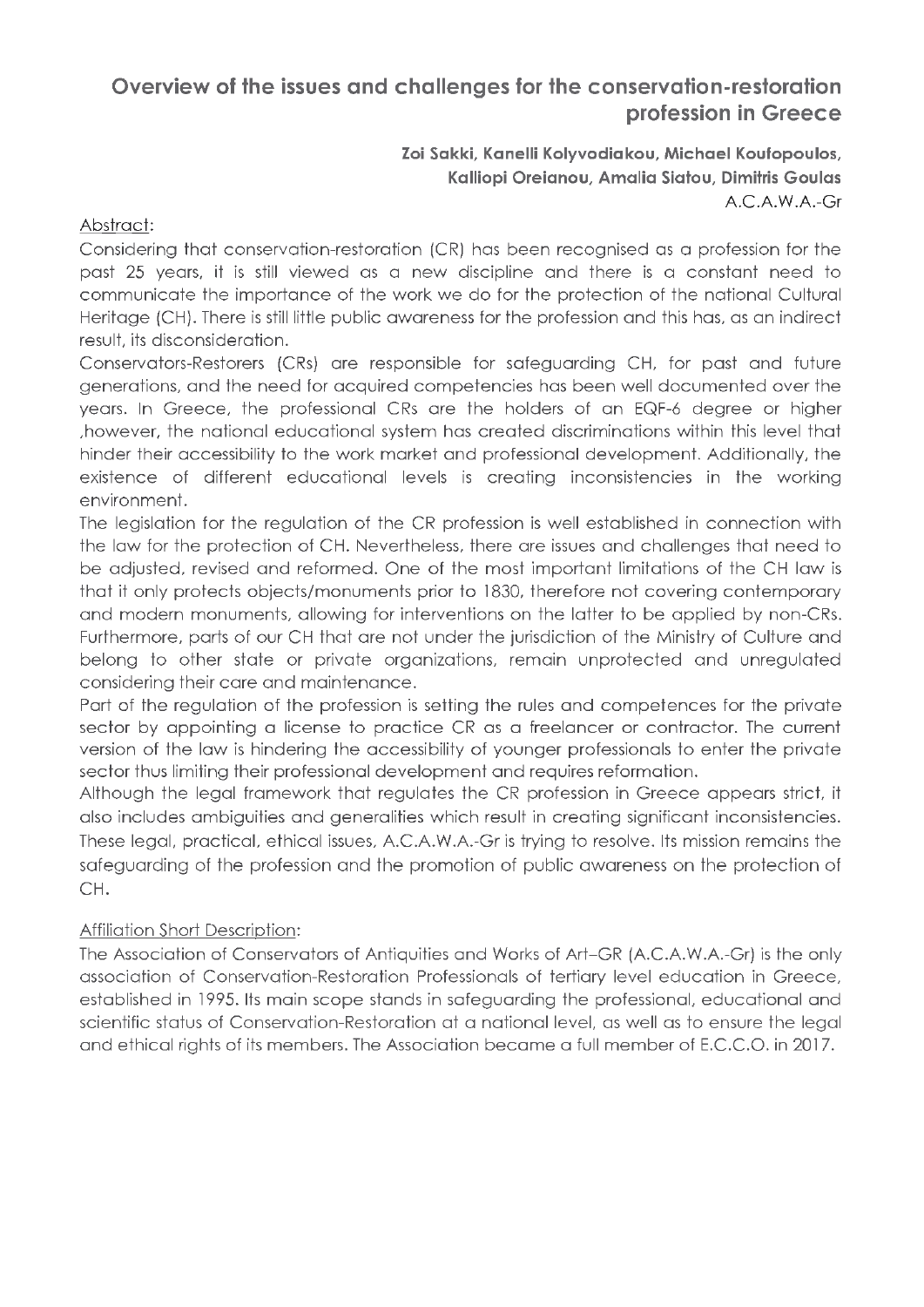# **The Conservator-restorer as a Regulated Profession History, Challenges and Opportunities of Italy's Transition to a Regulated Professional Sector**

#### **Kristian Schneider**

ARI Associazione Restauratori d'Italia

#### Abstract:

Conservation-restoration has become a regulated professional sector in Italy at the end of 2018 with two professions - conservator-restorer (CR) and restoration technician - with a total of 12 specialization sectors based on materials and artistic techniques. This goal was reached 18 years after the first legal definition of the profession. A combination of a unified study curricular with a 5 years single-cycle study course (EQF 7) for newcomers and a public qualification process based on the evaluation of formal training and experience for everybody already working in the sector marked this transition.

The contribution highlights the milestones of this slow and sometimes excruciating process. A in depth analysis of the qualification process, which defined who would be recognized as a conservator-restorer, is presented, showing the ratio and the pitfalls of the chosen approach. The lobbying done by various stakeholders of the sector both to enlarge as to shrink the plateau of aspiring conservators-restorers is outlined, trying to give some helpful insight for any country who wants to proceed in a similar direction as Italy in regulating the sector.

Furthermore after 3 years of the system in place, problems, new challenges and the current activities of the ARI as professional association are illustrated, as the legal regulation of the sector is not the end, but the start in the process of professional development.

#### Affiliation Short Description:

ARI Associazione Restauratori d'Italia (Association of Conservators-restorers of Italy) has been founded in 1985 to achieve the legal regulation of the sector and further the technological and scientific training of the profession. Since 1998 it publishes a compendium of conservation-restoration operations and its respective prices, divided in sectors based on materials and techniques, which has become a fundamental reference in public tendering. ARI in collaboration with a national trade union and other stakeholders has developed the first collective labor agreement to recognize the figure of conservator-restorer as a discrete profession in the Italian labor market.

Beside other activities ARI contributes as a stakeholder to the national laws on cultural heritage and the concepts of sustainability in conservation-restoration; it has an observatory on the compliance of the national heritage law in public works and is in constant dialogue with educational institutions in regard to the training of conservatorsrestorers.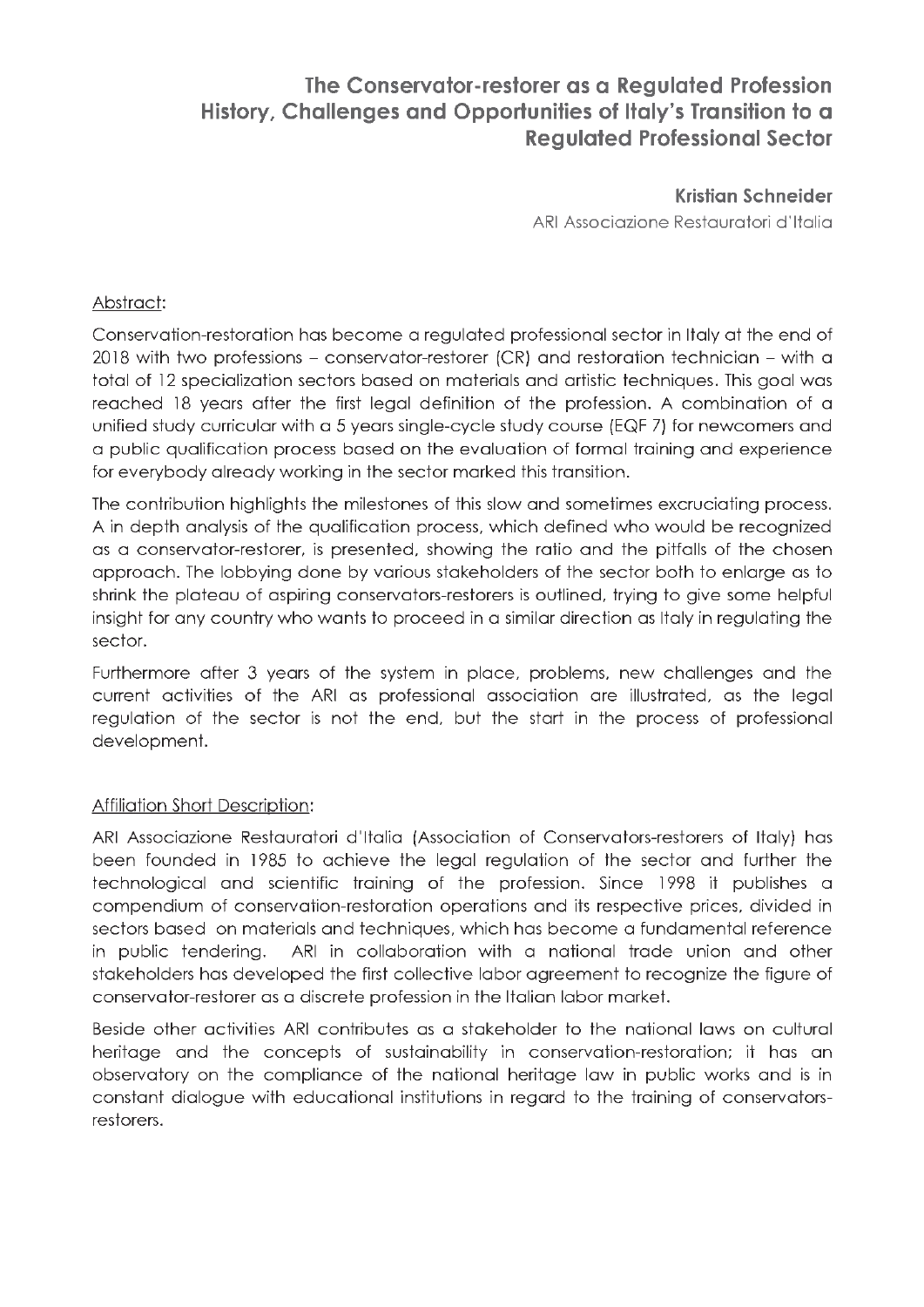# **Diverse and dynamic Slovenia, towards the necessary changes**

#### **Martina Lesar Kikelj**

Slovenian Society for Conservation-Restoration

#### Abstract:

The regulation of the conservation and restoration professions is relevant in Slovenia for the public sector and in the case of persons who independently perform a specialized profession, through recognition fees, from the point of view of covering the social instruments in the field of self-employment in the cultural sector. The status of self-employed person in the cultural heritage sector is granted by the Ministry of Culture. However, the profession is not regulated on the market, since anyone who believes to have sufficient knowledge can create and register a conservation and restoration business in any field without examination by a commission.

Conservation and restoration activities in Slovenia can therefore be based on three different starting points: Public sector *(regulated),* Status of self-employed person in the cultural heritage sector (*regulated*), and Independent entrepreneurship in the field of conservation and restoration (*unregulated*).

The basis of the regulation of cultural heritage is the Cultural Heritage Protection Act (ZVKD-1), which presents important articles of the law that explain the organization of the public services and their stakeholders and the role of volunteers. The articles determine the conditions under which individuals can work in areas related to heritage. The document specifically presents the profession of conservator-restorer. It contains detailed information on courses of higher education in Slovenia, and internal information on what the employer requires from the conservator-restorer. Due to the profession of conservator-restorer, national professional qualifications are also important, that can be obtained for specific restoration professions in Slovenia.

The Rules on Professional Examinations of Cultural Heritage Protection are one of those documents that define and thus protect the profession of conservator-restorer. Individuals who perform professional museum, conservation, and conservation-restoration work must pass a professional examination to obtain the first- level title. If they fulfil the required conditions and evaluation criteria, they can be promoted to higher titles.

The Cultural Heritage Protection Act (ZVKD-1) and the Rules on the Acquisition of Titles in the Field of Cultural Heritage Protection are in line with Directive 2005/36/EC of the European Parliament and of the Council on the recognition of professional qualifications: Directive 2005/36/ES on the recognition of professional qualifications. The list of regulated occupations is managed by the Ministry of Labour, Family, Social Affairs and Equal Opportunities and is accessible on the eVem link, classified by competent ministries with contact details. The collection of information on regulated occupations for all EU member states can be accessed on the website of the European Commission, which also contains a lot of other information (e.g. links to regulations for individual occupations).

Although the profession of conservator-restorer has been regulated in Slovenia for a long time, the work on the market remains an open problem. Therefore, the first step is to regulate clear legislation for work on the market. It is also important to connect institutions and societies involved in cultural heritage protection and private conservator-restorers through training and participation in professional workshops that can provide quality knowledge and follow new methodologies and technologies in all areas of cultural heritage. In this way, a unified progress and a modern approach to cultural heritage conservation is possible for all professionals, regardless of their employment status.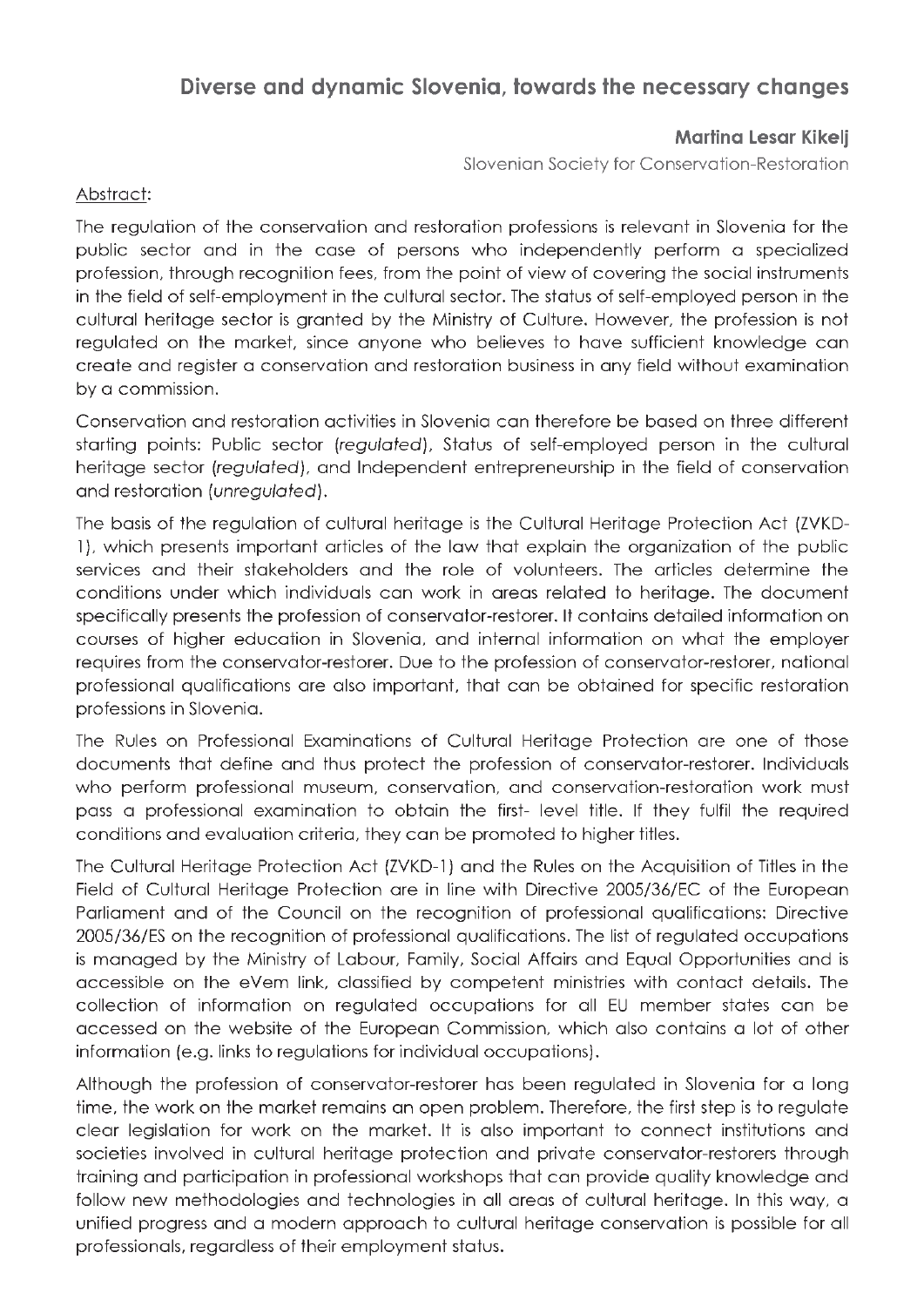A great challenge is to help young conservator-restorers on their way. It is important to give them some security in the market and to enable a system on the basis of which they can exist in their profession even as self-employed in the field of cultural heritage. It is also important to influence the necessary changes in the area of obtaining and maintaining the status of a self-employed person in the cultural heritage sector, as the current requirements do not promote individual success. The problem lies in the conditions for obtaining and maintaining the status, which are very poor or too strict. Slovenian Society for Conservation -Restoration helps by pointing out mistakes and proposing certain changes that would systematically solve the emergence and functioning of restorers in their work.

Heritage is the basis of Slovenia's cultural diversity, which is intertwined with the country's exceptional landscape and biodiversity, its attractiveness to its inhabitants, education, development, artistic creation, tourism, and other economic activities. While the Slovenian cultural milieu may be small, it is nevertheless extremely diverse and dynamic. Professions in cultural heritage are becoming more dynamic with each passing day. Employers are demanding more knowledge, and it is important to point out that certain skills are not or cannot be taught through formal education, but can be acquired through (in)formal lifelong learning.

#### Affiliation Short Description:

Slovenian Society for Conservation-Restoration was founded in 1993 with the purpose to assist professionals from the field of conservation-restoration to promote the profession and their views and approaches regarding the preservation of cultural heritage. The Society is a voluntary, professional association of conservator-restorers, who have completed the necessary training and passed a state-recognized professional examination for the field of conservation-restoration. Society also accepts members. In 2007, Society established a professional award, named after the pioneer of the Slovene conservation-restoration profession - prof. Mirko Subic. The Board grants an Award for Life Work, a Commendation for the Professional Achievements and the Honorary Membership.

The goals of the Society are:

- to bring together conservator-restorers in the interest of the development of the profession and activities,

- to provide support to the legislator and others in resolving professional questions,

- to develop the profession,

- to strengthen and promote professional ethics among members,

- to organize professional training and further education through workshops, lectures, seminars and excursions.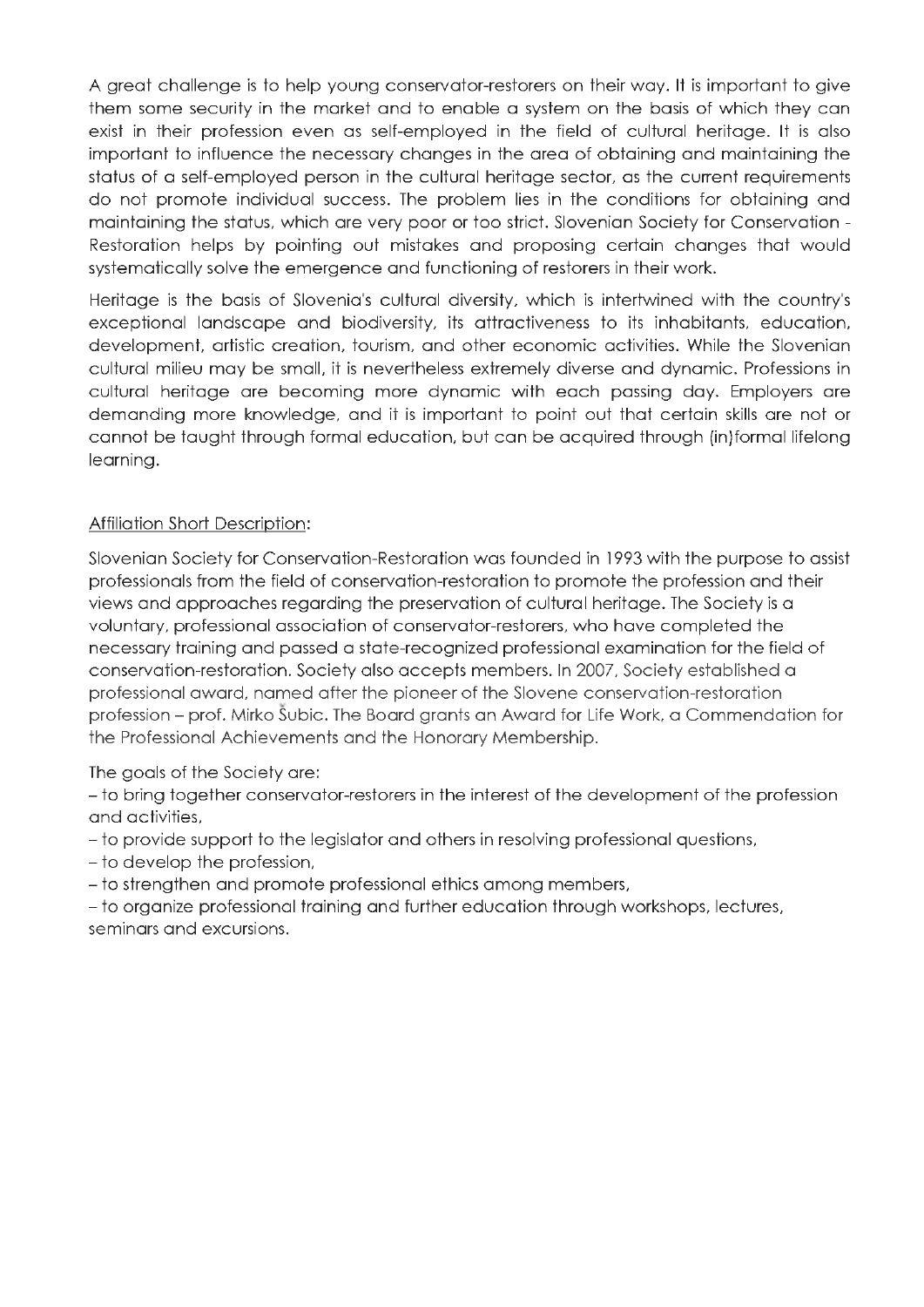# **The Slovak Example - Chamber of Restorers**

## **Barbara Davidson Michal Hutta**

Komora restaurdtorov / Chamber of Restorers Slovakia

#### Abstract:

The Slovak Republic decided to regulate the access to the execution of the profession "restorer" with establishing the Chamber of Restorers. As far as we know it is the only country in the EU where the attempts for self-regulation of the professionals executing the liberal profession "restorer" have been successfully transformed into creation of a so-called professional chamber. The idea and initiative came from the restorers themselves. In the beginning of the process of preparation of a proposal how to structure the law the Slovaks cooperated with their former federal partners from the already split up Czech and Slovak Federative Republic. However, the Czech situation developed differently. The lecture explains the restorers' chamber system, its historical preconditions in the Czechoslovak organisation of the profession's execution and study conditions. The performance of the Chamber however depends also on the overall legal organisation of the protection of the cultural heritage in Slovakia and its application practice. We identify reserves in the outdated educational schemes still in practice in Slovakia and try to take part in proposing their changes. The European striving for harmonisation and mutual recognition of professionals causes the conservative Slovak system to adjust. Now we follow the ongoing revision of international statistical tools for more exact measuring of the professions area of activity and players within its interdisciplinary nature. We realise the growing area of applicability of the conservation-restoration processes and the need to keep the well-established regulation of the professional title. However, this requires working towards more visibility and presentation of good practice.

#### Affiliation Short Description:

The KR was established by law in 1994 as a so-called professional chamber with compulsory membership. It gathers physical persons executing the profession "restorer" in Slovakia. KR acts as a public authority in two main areas:

KR decides about the ability to execute the liberal profession "restorer" in the relevant specialisation and keeps the list of its members. It is the public authority which decides about which natural person in which specialisation of restoration can carry out business activities in the SR in the field of restoration on national cultural heritage and collection items of works of art.

KR monitors that its members carry out their profession in accordance with the professional, expert and ethical principles and rules related to the execution of the liberal profession "restorer".

The law authorises the Chamber to issue internal rules legally binding for its members and accredits it with disciplinary authority over them.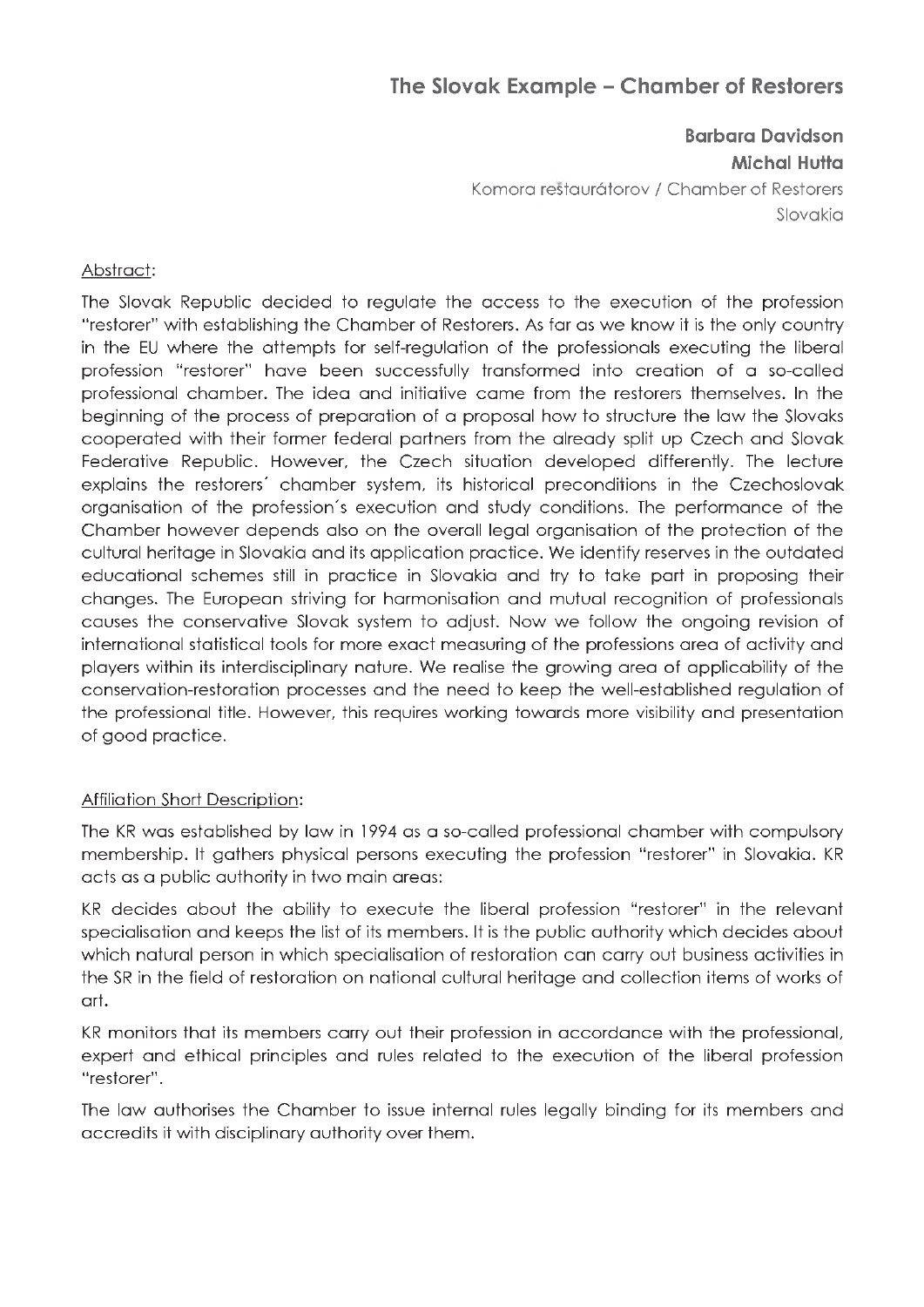## **MAPCo-Re: Mapping the Co-Re essence of the profession**

**Jeanine Rizzo James Licari MSc** MAPCo-Re, Malta

#### Abstract:

Malta's laws make reference to Cultural Heritage and the promotion and preservation of Malta's Cultural Heritage - for example the Constitution of Malta (the highest law of the land) specifically makes reference to Cultural Heritage in its declaration of principles, whereas the Cultural Heritage Act contains a number of provisions which state the importance of safeguarding Malta's Cultural Heritage and it's conservation.

With this legislative nod towards the focus on preserving and conserving our Cultural Heritage, the profession of "Conservator-Restorers" was also given its due legal recognition first in the Antiquities Act (1925), now replaced by the Cultural Heritage Act (2002). The Cultural Heritage Act itself has gone through a number of revisions, one of which was prinicpally dedicated to an overhaul of the provisions of the Act which regulate the profession of Conservator-Restorers.

This was because even though Conservator-Restorers had been mentioned in our laws for so long, and even though the 2002 Act had regulated the granting of warrants to Conservator-Restorers no warrants were ever awarded leaving Malta in a situation where working as a Conservator-Restorer was in some ways contrary to what the law required. Through a strong lobby by MapCo-Re and political will a legislative exercise was embarked upon to update that Part of the Act dedicated to the granting of warrants to Conservator-Restorers.

There were many changes that had to be dealt with by the law, such as the educational requirements for Conservator-Restorers which had changed over the years in Malta, and the need to recognise professionals who are moving to Malta from within the EU and from outside the EU. Apart from that there were other issues which the past 15 years' experience in the sector had revealed, such as, the carrying out of conservation-restoration works by persons not qualified to do so or restoration work being carried out on materials by persons specialised to work in other materials. There was also the reality that there were many persons in Malta who had particular and traditional skills learned through apprenticeship and which are adjacent to the profession of a Conservator-Restorer and whose craftsmanship needed to be recognised and rewarded.

All of these realities contributed to the work carried out by a working group who were asked by the Minister for Culture to prepare a draft for the rehaul of that Part of the Cultural Heritage Act. This work was carried out in the year 2011/2012 and presented to the Minister. The Ministry then took on the draft and new educational changes meant that the draft had to be revisited to accomodate all educational realities plus European obligations on the freedom to provide services in all EU Member States.

In 2019 the law amending the warrants for Conservator-Restorers was finally approved by Parliament and warrants started to be awarded. The presentation will cover all of the above in more detail.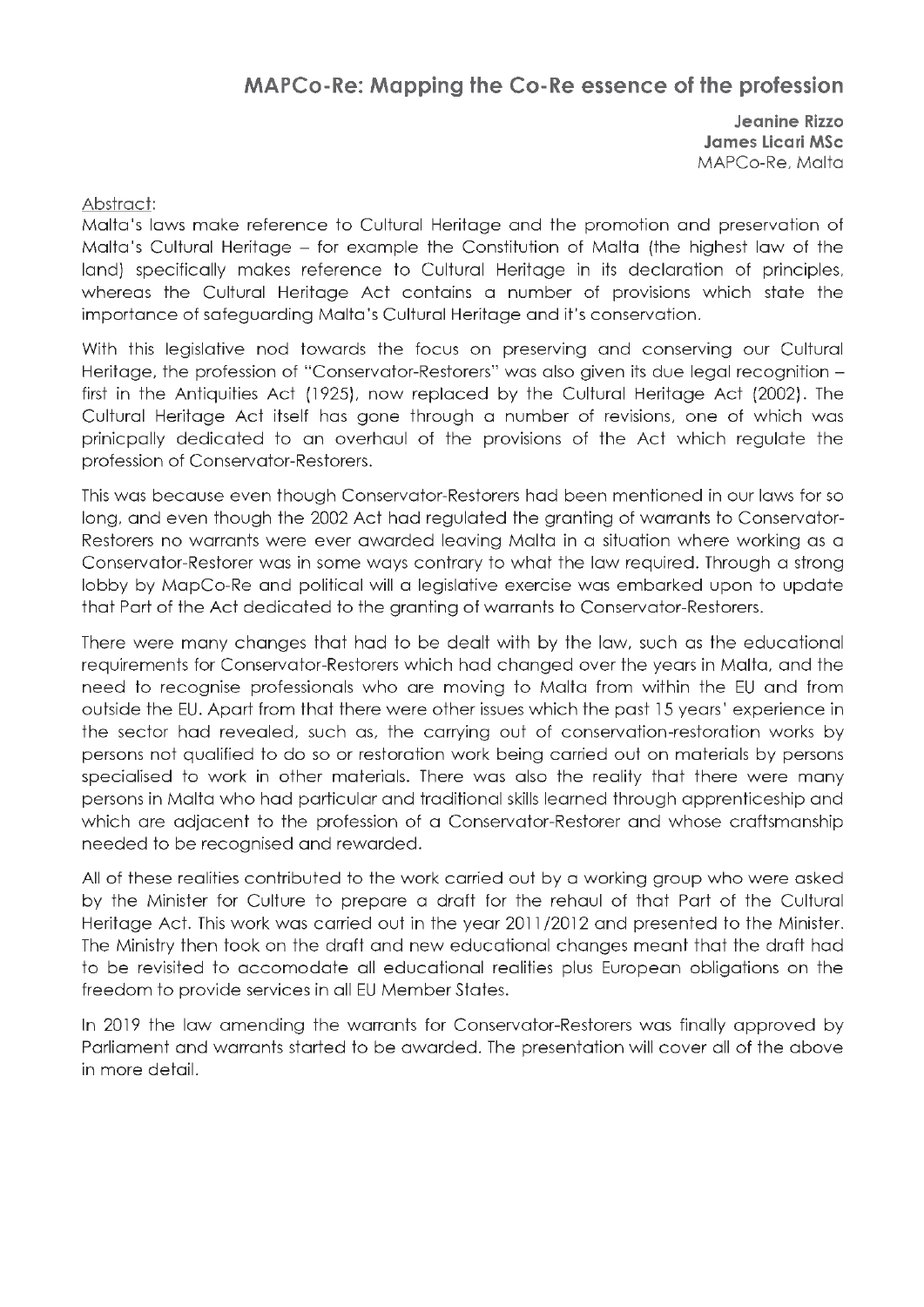#### Affiliation Short Description:

MAPCo-Re is the Malta Association of Professional Conservator-Restorers of cultural heritage. The association was set up in 2007 with the intent of being the lead voice for the profession in Malta, bringing together academically qualified and experienced professional conservator-restorers who abide by the code of ethics. It is committed to improve the understanding of and access to the safeguarding of cultural heritage.

MAPCo-Re has about thirty registered full- members to date, the majority of whom are holders of a Bachelor's or Master's degree in Conservation-Restoration or cultural heritage related subjects. These degrees provided academic training in the humanities (archaeology, history of art and architecture) and the sciences (material science, diagnostic science), as well as a solid foundation in documentation and hands-on practical conservation-restoration experience on objects/sites related to the area of specialisation chosen. There are 4 main areas of specialisation which were divided as follows: paintings and polychrome wooden sculpture; stones, metals, ceramics, glass, and composite items; textiles and carpets; paper and book materials. To date, no academic local degree was issued specifically covering the specialisation of wood and furniture, yet wood conservation was covered within the area of polychrome wooden sculpture. Various members specialized abroad.

The first local degrees were conferred by the University of Malta in 2003. Other vocational training courses have been provided locally by MCAST, but graduates in these courses should be appropriately certified and legally, should only work under the supervision of a professional conservator-restorer (who has obtained his/her warrant), according to the Cultural Heritage Act 2021. Our statute provides the latter as well as any persons working within the cultural heritage sector to join as 'Associate Members'. We also have a 'Student Membership' scheme.

MAPCo-Re has been locally registered as a Voluntary Organization since 30th November 2013. In 2013, MAPCo-Re was officially accepted as a fully federated member of the Malta Federation of Professional Associations, among 17 associations, all representing various professions. In the same year, MAPCo-Re was affiliated with European Confederation of Professional Conservation-Restoration Organisations [E.C.C.O.] and abided by their code of practice (apart from those imposed on local conservator-restorers by the local Warrant Board). In the past few legislations MAPCo-Re was consulted several times on the readjustment of anomalies within the said local legislation. In 2018, MAPCo-Re hosted the European Confederation of Conservator-Restorer Organizations' (E.C.C.O.) Committee Meetings (27th, 28th April and 1st May), the Presidents' Meeting (29th April) and the General Assembly (30<sup>th</sup> April). These events were held in collaboration with Heritage Malta, within Heritage Malta premises. Malta was chosen, due to it hosting the European Capital of Culture, as well as being the European Cultural Heritage Year (ECHY2018). In 2019, MAPCoresigned a Memorandum of Understanding (MoU) with the Malta National Archives, in which it has agreed to share resources and knowledge.

Despite the COVID19 pandemic, MAPCo-Re has started to focus a lot of its energy and resources on providing its members with Continuous Professional Development (CPD). We have had our first series of short online lectures, which were greatly attended. We are looking forward to increasing our resources and hence we would like to see the possibility of establishing further collaborations with other entities or associations. MAPCo-Re aims to have various consultation meetings with local and foreign representatives on a varied agenda. We would be happy to hold a courtesy meeting with you and discuss various collaborative initiatives. Help us help you conserve our collective past for the appreciation of present and future generations.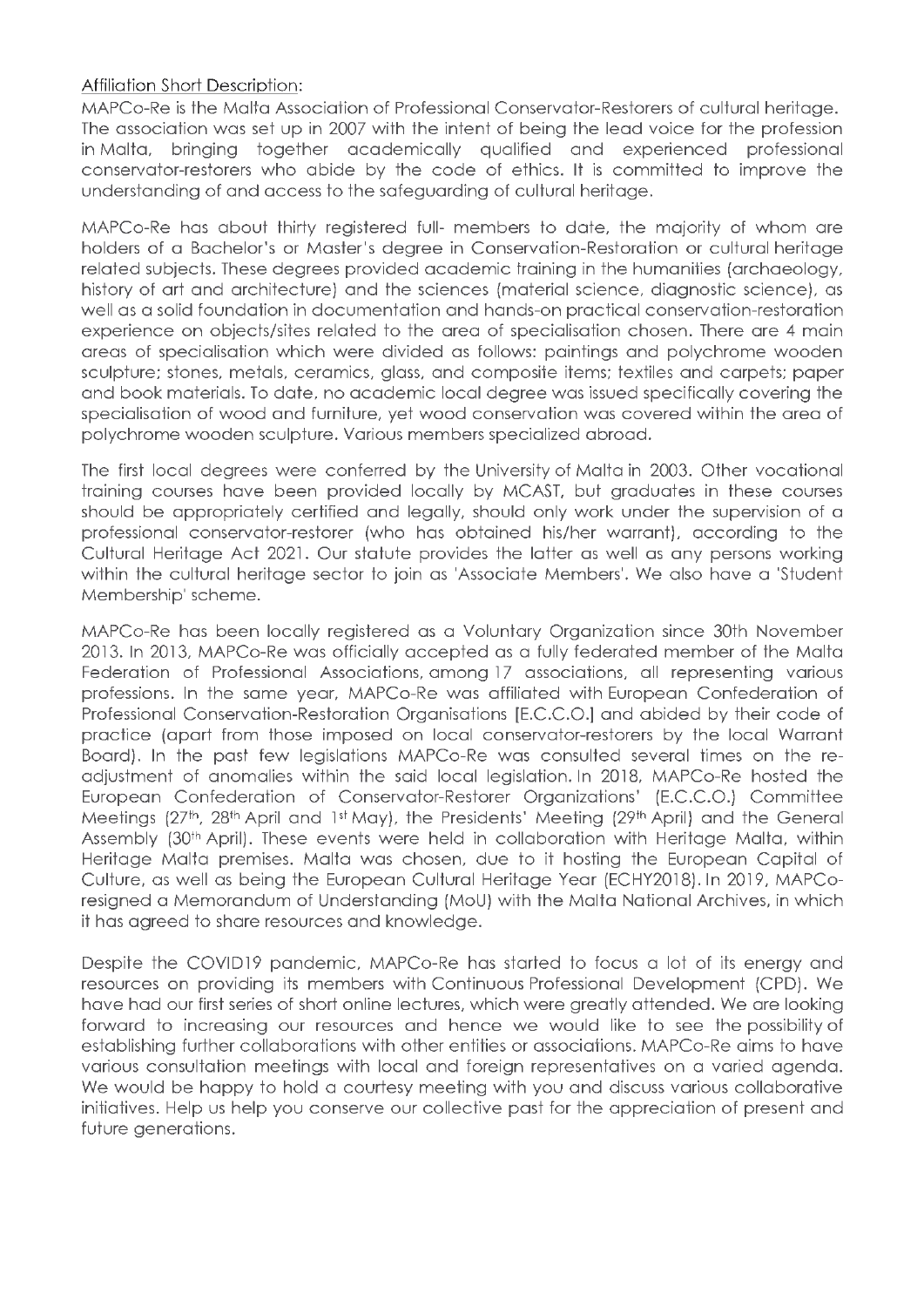# **On the way to the recognition of conservator's skills and qualifications among cultural heritage professionals: the creation of a protected title by law**

## **Clementine Bollard**

Federation francaise des professionnels de la conservation-restauration (FFCR)

#### Abstract:

*The French situation regarding the regulation of the profession: a partially regulated profession by law.*

In France, the profession is partially regulated by law, through what we commonly call the "loi musees" which was enacted in 2002. In 2004, all the legislative texts referring to cultural heritage were reunited in the code du patrimoine (Heritage Code), which contains seven "books": the first gathers the common features to cultural heritage, the five following books are dedicated to each heritage sector (archives, libraries, museums, archeology, historical monuments), and the last concerns overseas features. In book IV that refers to museums, its Title V, Chapter II, states that "restoration" on collections pertaining to approximately 1 200 museums qualifying as Musees de France, has to be performed by "specialists presenting qualifications or a professional experience defined in a decree". The decree lists the qualifications required globally as follow:

- Flolders of a French diploma in the field of heritage conservation, awarded after five years of specialized higher education (or four years if the diploma was obtained before April 29th 2002);
- Professionals whose experience in heritage conservation has been validated through an accreditation of prior experiential learning process;
- Persons who, between April 28th 1997 and April 29th 2002, have been authorized by the Minister of Culture to carry out conservation-restoration activities on museum collections pertaining to a Musee de France.
- Civil servants belonging to bodies with a statutory vocation to carry out "restoration" activities.

Moreover, a specific accreditation procedure from the Ministry of Culture exists, for professionals who hold a diploma from, and/or have experience outside of France.

#### *A protected title in line of sight to extend and reinforce this regulation.*

Despite this law which partially regulates the activity of conservation, a need for more clarification remains: everyone can still call himself a conservator without having the above listed qualifications, and the role and responsibilities of conservators still need to be defined et recognized within the cultural heritage professions ecosystem.

The second pitfall of this regulation is that it is partial, as the qualifications required to work on cultural assets classified in other cultural heritage sectors (archives, libraries, archeology, historical monuments) are not clearly defined.

To reinforce and extend the existing regulation, the creation of a protected title has been requested by FFCR for years. This request could succeed within a few months, as a project of law for the creation of a protected title for conservator-restorers, comprising a definition of conservation, was deposited by the member of parliament R. Gerard last February. The bill must be adopted by the National Assembly, and then the French Senate. A second option exists, as a working group dedicated to the creation of a professional title for conservatorrestorers has been established by the Ministry of Culture, making possible that a bill would be carried by the Minister of Culture him/herself.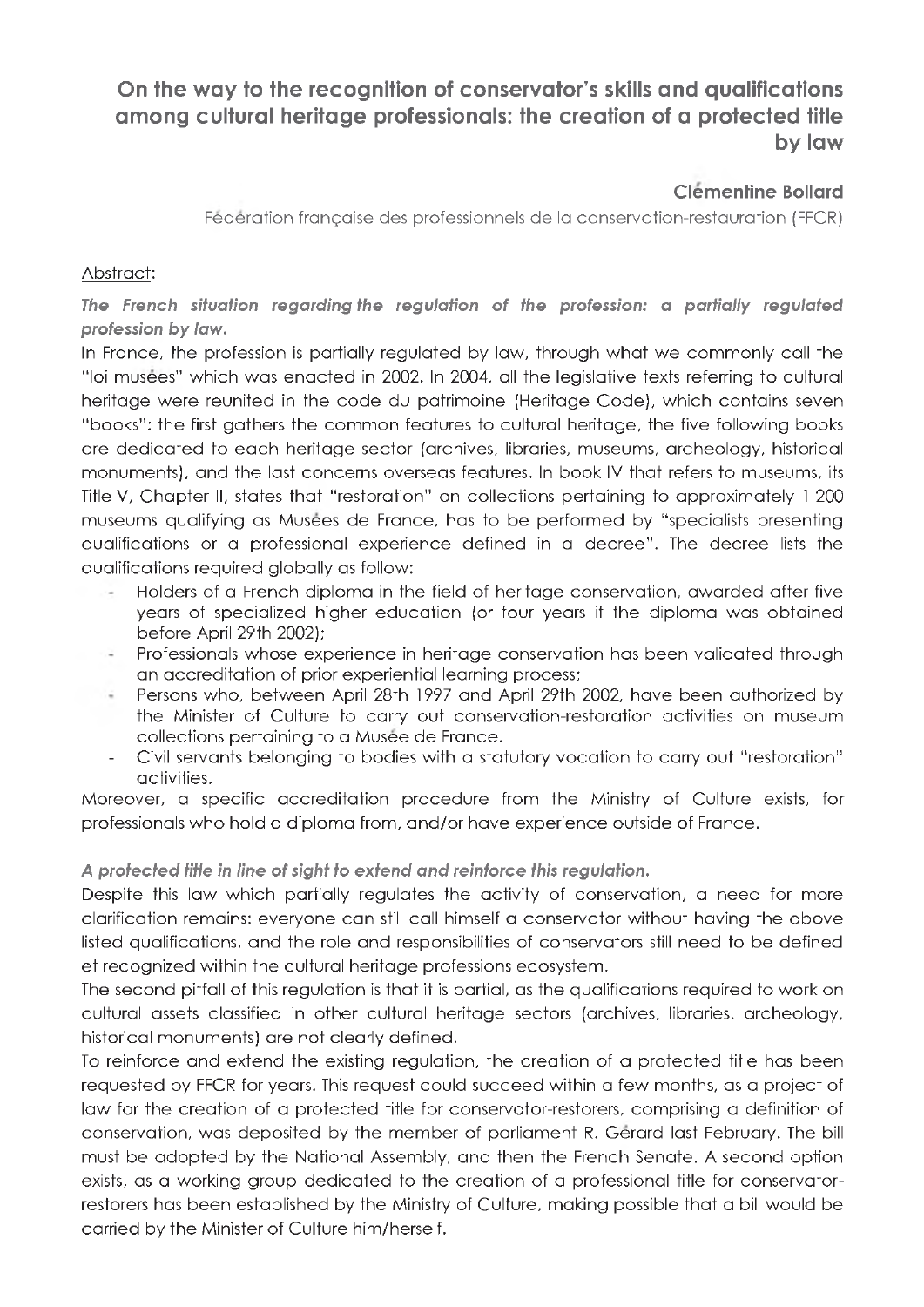At the same time, a dialogue has been established with other professions to explain the texts, their spirit and intentions, to ensure that no opposition will raise when it will be time that members of parliament and government discuss the text.

#### Affiliation Short Description:

FFCR is a non-profit professional organization, member of the European Confederation of Conservator-Restorer's Organizations, which promotes the profession of conservator-restorer. FFCR actions aim at the recognition of their skills and qualifications, the improvement of their condition of exercise, and at representing them among other cultural heritage professions. The organization is managed by a committee of 15 elected members - which further elect an executive office -, and employs a part-time permanent member of staff. Its members (approximately. 420) graduated from a master in conservation of cultural heritage or who are state-recognized conservators, for those who started working before the creation of specific trainings.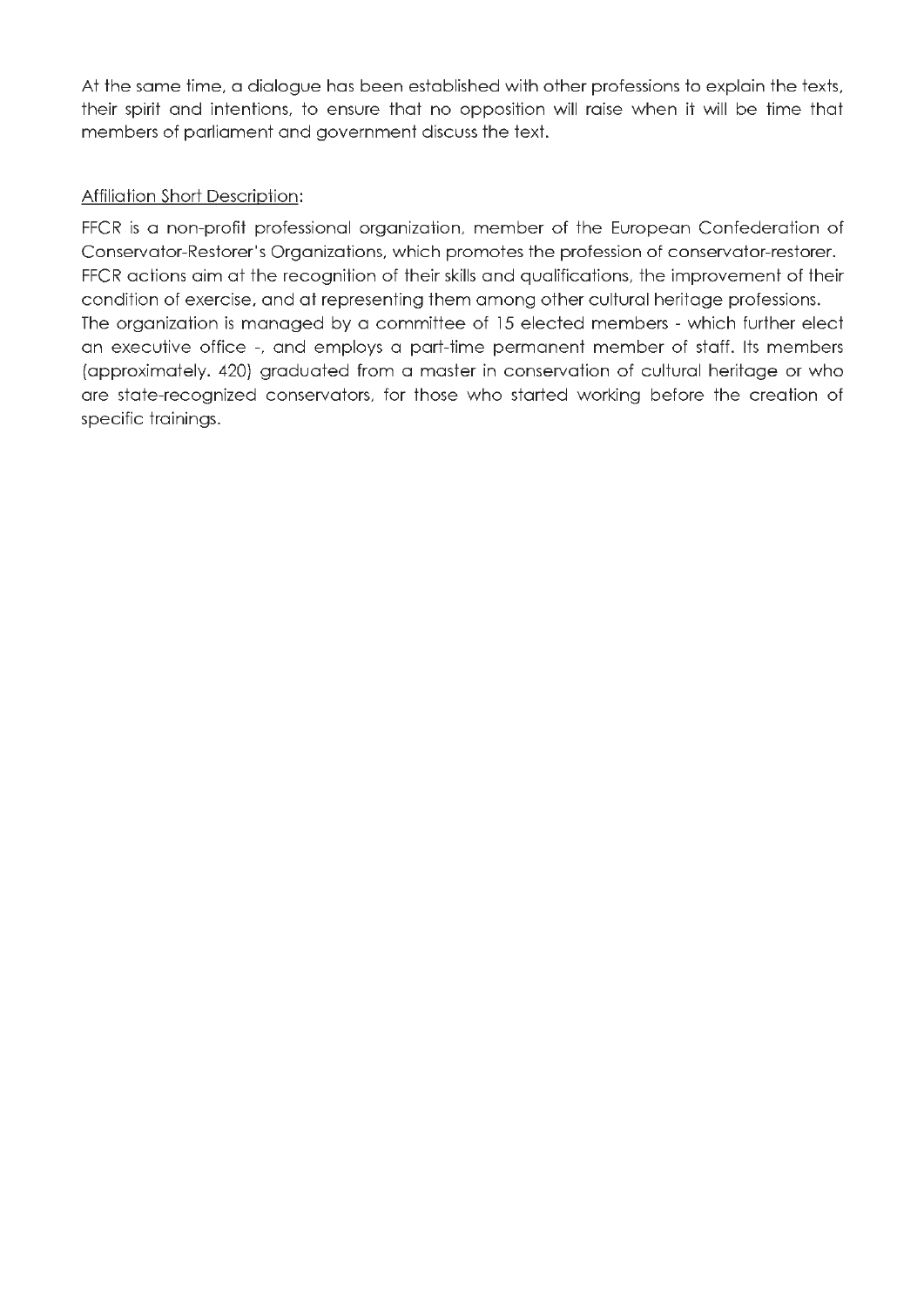## **CHARTER, an opportunity for visibility and recognition: The professional role and competences of the conservator-restorer in Europe**

**Elis ΜαΓςαΙ** President of E.C.C.O.

#### Abstract:

Within the context of Erasmus+ initiatives, the EU Skills Alliance framework has projects under the topic Sectorial Blueprints. They are designed to collect intelligence about the labour market as well as in education and training (E&T). The goal is to assess emerging and existing occupations, mismatches between professional practice needs and E&T provision, thus consequently identifying the needs and gaps in skills and competences for the sector not only currently but also in the future. These projects seek to develop solutions in specific economic sectors, designing a sectorial skills strategy where professional profiles, training programs, long-term planning and skills upgrades are combined in a sustainable strategic skills alliance.

The "CHARTER" project is the cultural heritage blueprint, running since 2021 to 2024, aiming to brings together and representatives from the whole range of the cultural heritage sector stakeholders in Europe. E.C.C.O. is a partner in this project playing an important role as the leader of working package 2 (WP2), which focuses on the strategic analysis of cultural heritage competences and occupational profiles. This falls within the scheme E.C.C.O.'s work assembled in the past years, by translating its vision and mission for the conservatorrestorer at European level. It intends to promote the recognition of professional practice of conservation-restoration by defining its competences and its role towards cultural heritage. Since its establishment in 1991 E.C.C.O. has strengthen the relevance and visibility both for professionals and transnational networks by setting a standard competences profile, regulating practices and promoting mobility through mechanisms of mutual recognition. This knowledge laid the groundwork by setting the framework for cultural heritage professions and is in itself one of the main expected outcomes of a blueprint project.

E.C.C.O.'s competences were identified and referred as a model to design an occupational profile, which can serve as a template to other professions in the field. By working side-byside with E&T providers and by defining the required learning outcomes and curricula subjects, necessary to deliver the competences to access the practice of conservationrestoration, E.C.C.O. and ENCoRE have built and implemented the first strands of a skill strategy for conservation-restoration. Ultimately CHARTER will allow conservatorrestorers to establish their work profile, as well set the path for improvements, while enhancing the visibility and recognition amongst other professionals in the cultural heritage sector.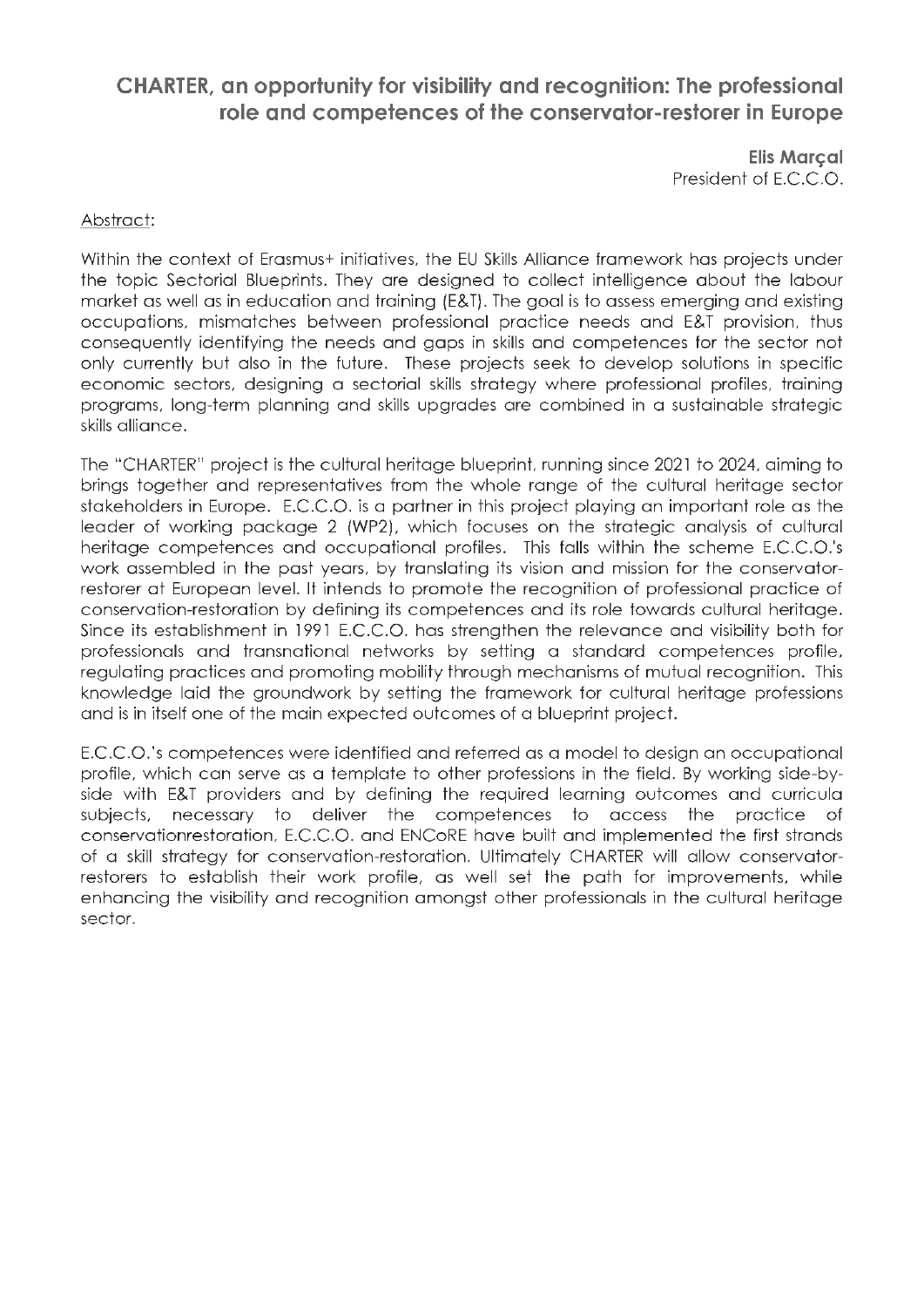# **Preserving cultural heritage: a common or a public interest? Conflicting or converging approaches in European rules and national laws**

**Vincent Negri**

Senior researcher (CNRS - National Center for Scientific Research / Paris)

#### Abstract:

What is the position of culture, and of cultural heritage, in the European system?

While cultural policies and the protection of cultural heritage remain within national powers, European Union (EU) deals with cultural heritage in a singular way.

Article 3 of the Treaty on European Union sets out the EU's responsibility towards Europe's cultural heritage, as the EU "shall ensure that Europe's cultural heritage is safeguarded and enhanced". In support of this generic principle, the Treaty on the Functioning of the European Union (TFEU) provides, in article 167 that, in the field of culture, the EU shall encourage cooperation between Member States and support the improvement of the knowledge and dissemination of the culture and history of the European peoples as well as the conservation and safeguarding of cultural heritage of European significance.

The issue of heritage conservation is also subject to special measures in the chapter on State aids; such aids are prohibited insofar as they affect trade between Member States and distorts - or threatens to distort - competition (article 107 TFEU). However, exceptions to this prohibition are permitted, in the case of "aid to promote culture and heritage conservation where such aid does not affect trading conditions and competition in the Union to an extent that is contrary to the common interest".

European Union rules thus recognize the special nature of cultural heritage, reinforce the States' mission of conservation, and concerning the prohibition of State aids - one of the pillars of the European internal market - provides derogations. But at the same time as this law seems to draw a special status for cultural heritage in European rules, it sets its limits. Limits are established by overhanging the defence of a common interest, underpinned by the promotion of the European market and the rules of freedom of competition and trade.

The defence of this common interest, based on the dogma of a liberal economic model, is expressed in the same terms with regard to the professional environment of heritage conservation. Two principles support this common interest: the inter-state recognition of professional qualifications and the freedom to provide services. To derogate from these principles, or at least to adjust them in order to limit the conditions of access to a profession, is considered as a breach of the common interest.

Under European rules, imposing conditions on access to and limiting the exercise of a professional activity identify that activity as regulated professions. Only a justification on grounds of public interest objectives can authorize a State to create a regulated profession. The Directive of 28 June 2018 on a proportionality test before adoption of new regulations of professions set that the safeguarding and conservation of the national historic and artistic heritage constitutes such an objective of public interest. Based on this principle, the profession of conservator-restorer can be regulated, by overlapping the common interest defended by European Union and the public interest justified by the States.